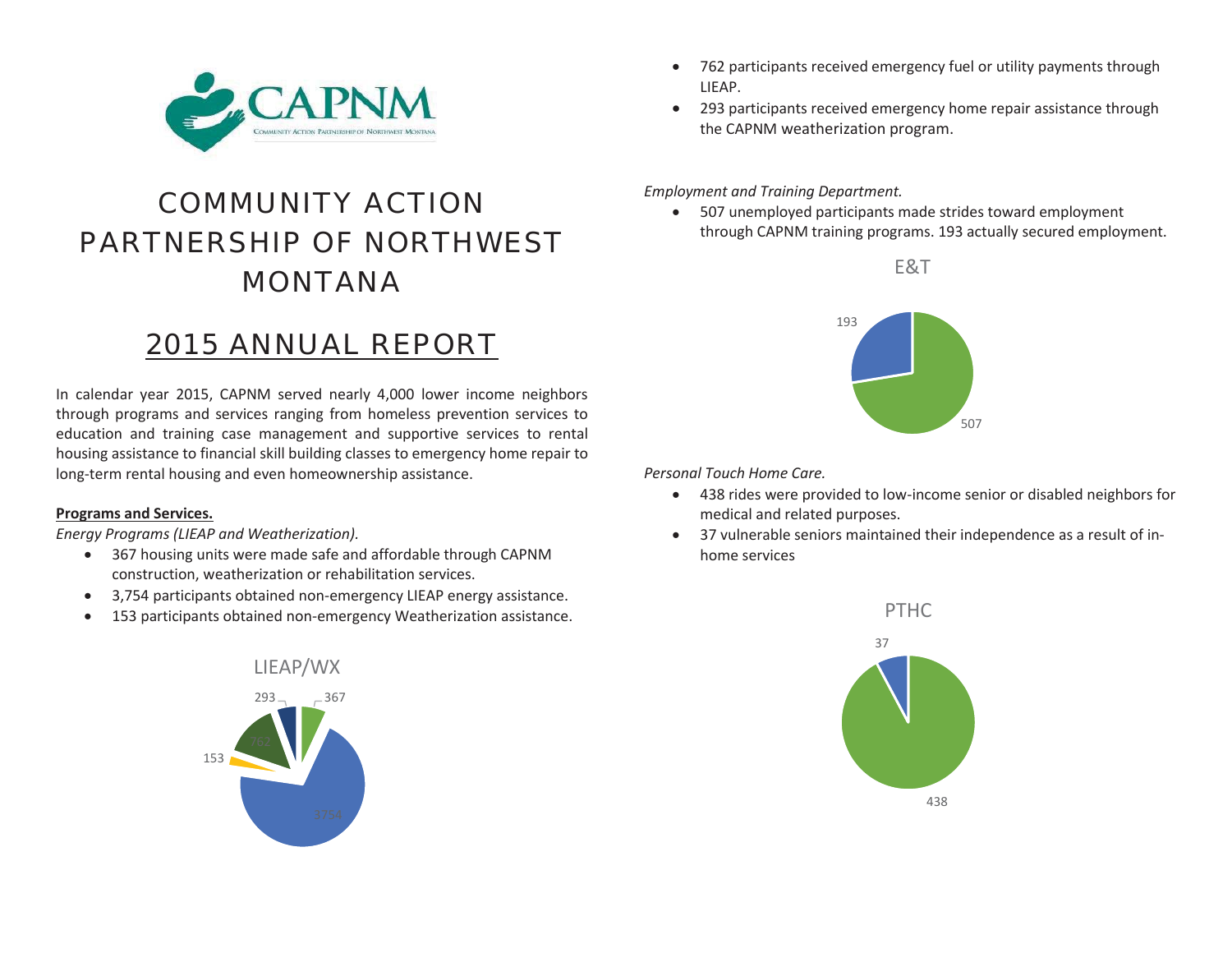*Community Services Department.* 

- $\bullet$  218 community members obtained a driver's license through CAPNMs participation in Project Homeless Connect.
- 250 community members obtained some form of state or federal income tax credit through CAPNM tax assistance counseling services.
- 100 percent of CAPNMs financial education class graduates were able to maintain a balanced budget for 90 days after graduation.
- 154 participants graduated from CAPNMs First Time Homebuyer classes.
- $\bullet$  233 participants were provided security deposits in order to secure housing.



*Housing Department.* 

- 14 low-to-moderate income families purchased homes through CAPNM programs.
- 0 50 participants obtained or maintained safe and affordable housing.
- 0 177 participants received emergency rent or mortgage assistance.
- $\bullet$  111 low income families obtained safe and sanitary housing using Section 8 vouchers

## Housing



#### *Additional Activities in 2015.*

- $\bullet$  245 community volunteers donated 3,175 hours of community service to CAPNM's programs.
- CAPNM partnered with 380 other community-based organizations to better serve our communities.
- $\bullet$ CAPNM served 2,766 senior citizens or persons with disabilities
- $\bullet$  CAPNM staff connected individuals in need with other service agencies by making 12,911 referrals

#### **Agency Leadership/Citizen Governing Board:**

- $\bullet$ Holly Wagner, President (Flathead County)
- $\bullet$ Danelle Whitten, Vice-President (Flathead County)
- $\bullet$ Laura Burrowes, Secretary/Treasurer (Lake County)
- $\bullet$ Renee Funk, Director (Flathead County)
- $\bullet$ Duane Lutke, Director (Lake County)
- $\bullet$ Vince Rubino, Director (Lake County)
- $\bullet$ Marianne Roose, Director (Lincoln County)
- $\bullet$ Robin Haidle, Director (Lincoln County)
- $\bullet$ Kate Huntsberger, Director (Lincoln County)
- $\bullet$ Maggie Goode, Director (Sanders County)
- $\bullet$ Glen Magera, Director (Sanders County)

#### **Agency/Departmental Management:**

- **Tracy Diaz, Executive Director**
- 0 Carrie Gable, Chief Executive Officer
- $\bullet$ Wendy Nissan, Personnel Officer
- $\bullet$ Patrick Malone, Deputy Director
- $\bullet$ Karen Wanjico, Community Service Director
- $\bullet$ Karen Nosek, Education & Training Director
- 0 Kim Wallace, Fuel Assistance Director
- $\bullet$ Marney McCleary, Housing Director
- $\bullet$ Rachelle Centner, Personal Touch Home Care Director
- $\bullet$ Margie Jones, Weatherization Director
- $\bullet$ Jackson Diaz, Community Collaboration Coordinator
- 0 Jamie Mack, Community Outreach Coordinator
- $\bullet$ Don Preston, Information Technology Director